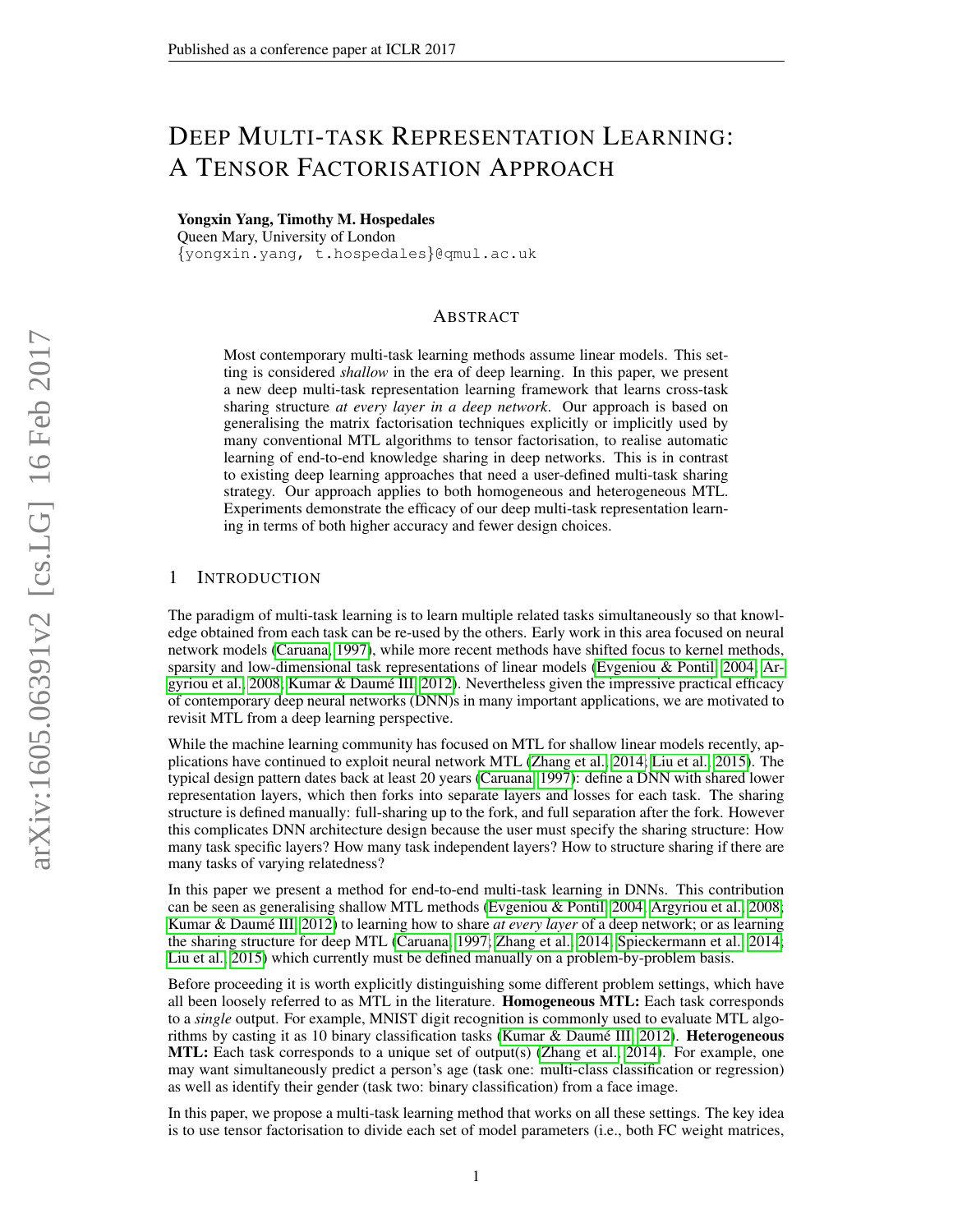and convolutional kernel tensors) into *shared* and *task-specific* parts. It is a natural generalisation of shallow MTL methods that explicitly or implicitly are based on matrix factorisation (Evgeniou  $\&$ [Pontil, 2004;](#page-9-1) [Argyriou et al., 2008;](#page-9-2) Kumar & [Daum](#page-9-5)é III, 2012; Daumé III, [2007\)](#page-9-5). As linear methods, these typically require pre-engineered features. In contrast, as a deep network, our generalisation can learn directly from raw image data, determining sharing structure in a layer-wise fashion. For the simplest NN architecture – no hidden layer, single output – our method reduces to matrix-based ones, therefore matrix-based methods including [\(Evgeniou & Pontil, 2004;](#page-9-1) [Argyriou et al., 2008;](#page-9-2) Kumar & [Daum](#page-9-5)é III, 2012; Daumé III, [2007\)](#page-9-5) are special cases of ours.

# 2 RELATED WORK

**Multi-Task Learning** Most contemporary MTL algorithms assume that the input and model are both D-dimensional vectors. The models of T tasks can then be stacked into a  $D \times T$  sized matrix W. Despite different motivations and implementations, many matrix-based MTL methods work by placing constrains on W. For example, posing an  $\ell_{2,1}$  norm on W to encourage low-rank W [\(Argyriou et al., 2008\)](#page-9-2). Similarly, (Kumar & Daumé III, 2012) factorises  $W$  as  $W = LS$ , i.e., it assigns a lower rank as a hyper-parameter. An earlier work [\(Evgeniou & Pontil, 2004\)](#page-9-1) proposes that the linear model for each task t can be written as  $w_t = \hat{w}_t + \hat{w}_0$ . This is the factorisation  $L = [\hat{w}_0, \hat{w}_1, \dots, \hat{w}_T]$  and  $S = [\mathbf{1}_{1 \times T}; \mathbf{I}_T]$ . In fact, such matrix factorisation encompasses many MTL methods. E.g., [\(Xue et al., 2007\)](#page-10-2) assumes  $S_{\cdot,i}$  (the *i*th column of S) is a unit vector generated by a Dirichlet Process and [\(Passos et al., 2012\)](#page-10-3) models W using linear factor analysis with Indian Buffet Process [\(Griffiths & Ghahramani, 2011\)](#page-9-6) prior on S.

Tensor Factorisation In deep learning, tensor factorisation has been used to exploit factorised tensors' fewer parameters than the original (e.g., 4-way convolutional kernel) tensor, and thus compress and/or speed up the model, e.g., [\(Lebedev et al., 2015;](#page-9-7) [Novikov et al., 2015\)](#page-10-4). For shallow linear MTL, tensor factorisation has been used to address problems where tasks are described by multiple independent factors rather than merely indexed by a single factor [\(Yang & Hospedales, 2015\)](#page-10-5). Here the D-dimensional linear models for all unique tasks stack into a tensor W, of e.g.  $D \times T_1 \times T_2$ in the case of two task factors. Knowledge sharing is then achieved by imposing tensor norms on  $W$  [\(Romera-paredes et al., 2013;](#page-10-6) [Wimalawarne et al., 2014\)](#page-10-7). Our framework factors tensors for the different reason that for DNN models, parameters include convolutional kernels (N-way tensors) or  $D_1 \times D_2$  FC layer weight matrices (2-way tensors). Stacking up these parameters for many tasks results in  $D_1 \times \cdots \times D_N \times T$  tensors within which we share knowledge through factorisation.

Heterogeneous MTL and DNNs Some studies consider heterogeneous MTL, where tasks may have different numbers of outputs [\(Caruana, 1997\)](#page-9-0). This differs from the previously discussed studies [\(Evgeniou & Pontil, 2004;](#page-9-1) [Argyriou et al., 2008;](#page-9-2) [Bonilla et al., 2007;](#page-9-8) [Jacob et al., 2009;](#page-9-9) [Kumar](#page-9-3) [& Daume III, 2012;](#page-9-3) [Romera-paredes et al., 2013;](#page-10-6) [Wimalawarne et al., 2014\)](#page-10-7) which implicitly as- ´ sume that each task has a single output. Heterogeneous MTL typically uses neural networks with multiple sets of outputs and losses. E.g., [Huang et al.](#page-9-10) [\(2013\)](#page-9-10) proposes a shared-hidden-layer DNN model for multilingual speech processing, where each task corresponds to an individual language. [Zhang et al.](#page-10-0) [\(2014\)](#page-10-0) uses a DNN to find facial landmarks (regression) as well as recognise facial attributes (classification); while [Liu et al.](#page-9-4) [\(2015\)](#page-9-4) proposes a DNN for query classification and information retrieval (ranking for web search). A key commonality of these studies is that they all require a user-defined parameter sharing strategy. A typical design pattern is to use shared layers (same parameters) for lower layers of the DNN and then split (independent parameters) for the top layers. However, there is no systematic way to make such design choices, so researchers usually rely on trial-and-error, further complicating the already somewhat dark art of DNN design. In contrast, our method learns where and how much to share representation parameters across the tasks, hence significantly reducing the space of DNN design choices.

Parametrised DNNs Our MTL approach is a *parameterised DNN* [\(Sigaud et al., 2015\)](#page-10-8), in that DNN weights are dynamically generated given some side information – in the case of MTL, given the task identity. In a related example of speaker-adaptive speech recognition [\(Tan et al., 2016\)](#page-10-9) there may be several clusters in the data (e.g., gender, acoustic conditions), and each speaker's model could be a linear combination of these latent task/clusters' models. They model each speaker i's weight matrix  $W^{(i)}$  as a sum of K base models  $\tilde{W}$ , i.e.,  $W^{(i)} = \sum_{k=1}^{K} \lambda_p^{(i)} \tilde{W}^{(p)}$ . The difference between speakers/tasks comes from  $\lambda$  and the base models are shared. An advantage of this is that,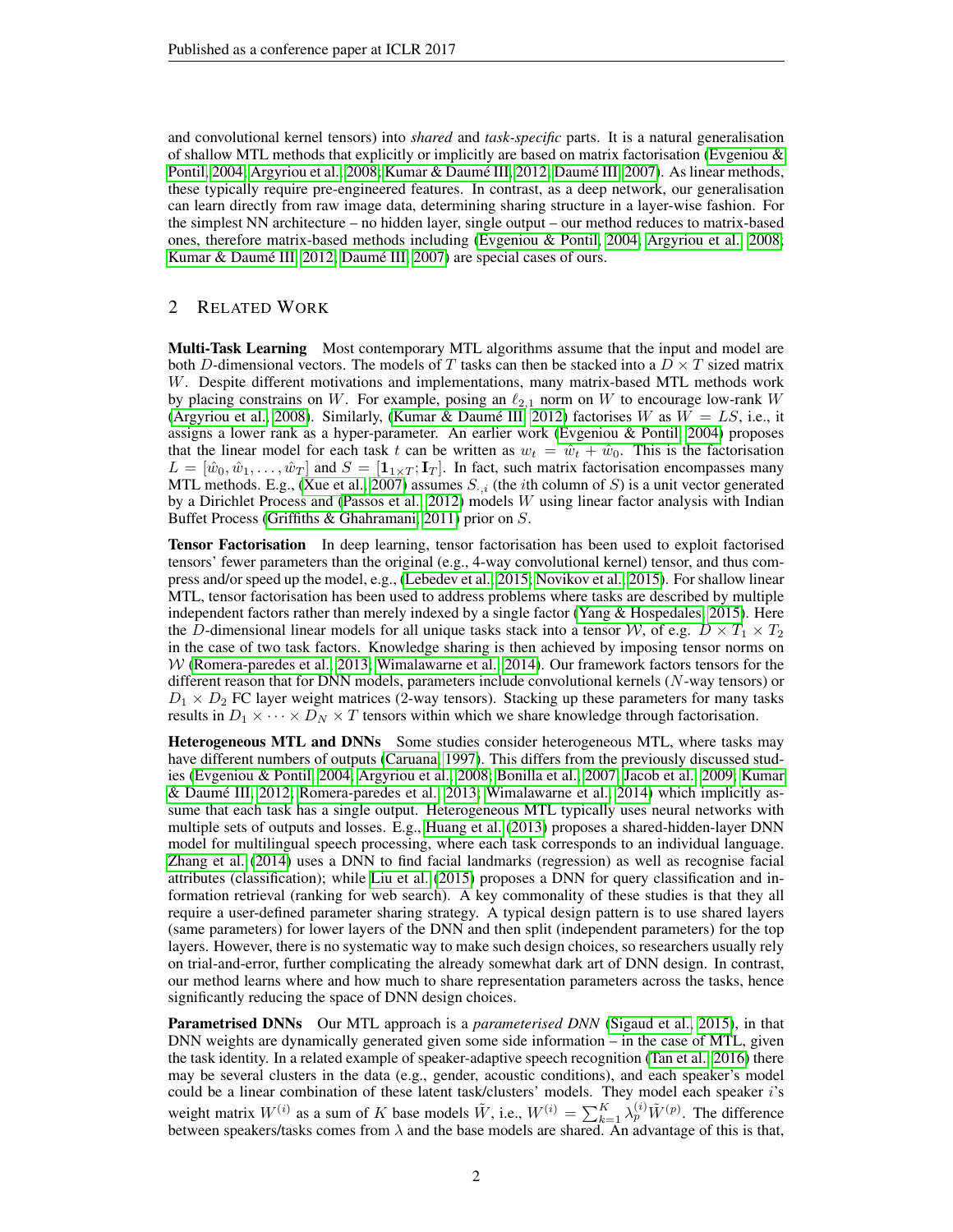when new data come, one can choose to re-train  $\lambda$  parameters only, and keep W fixed. This will significantly reduce the number of parameters to learn, and consequently the required training data. Beyond this, [Yang & Hospedales](#page-10-5) [\(2015\)](#page-10-5) show that it is possible to train another neural network to *predict* those λ values from some abstract metadata. Thus a model for an *unseen* task can be generated on-the-fly with *no* training instances given an abstract description of the task. The techniques developed here are compatible with both these ideas of generating models with minimal or no effort.

## 3 METHODOLOGY

#### 3.1 PRELIMINARIES

We first recap some tensor factorisation basics before explaining how to factorise DNN weight tensors for multi-task representation learning. An N-way tensor W with shape  $D_1 \times D_2 \times \cdots D_N$ is an N-dimensional array containing  $\prod_{n=1}^{N} D_n$  elements. Scalars, vectors, and matrices can be seen as 0, 1, and 2-way tensors respectively, although the term tensor is usually used for 3-way or higher. A mode-n fibre of W is a  $D_n$ -dimensional vector obtained by fixing all but the nth index. The mode-n flattening  $W_{(n)}$  of  $W$  is the matrix of size  $D_n \times \prod_{i\to n} D_i$  constructed by concatenating all of the  $\prod_{i\rightarrow n} D_i$  mode-n fibres along columns.

The dot product of two tensors is a natural extension of matrix dot product, e.g., if we have a tensor A of size  $M_1 \times M_2 \times \cdots P$  and a tensor B of size  $P \times N_1 \times N_2 \ldots$ , the tensor dot product  $A \bullet B$  will be a tensor of size  $M_1 \times M_2 \times \cdots N_1 \times N_2 \cdots$  $M_1 \times M_2 \times \cdots N_1 \times N_2 \cdots$  $M_1 \times M_2 \times \cdots N_1 \times N_2 \cdots$  by matrix dot product  $A_{(-1)}^T B_{(1)}$  and reshaping<sup>1</sup>. More generally, tensor dot product can be performed along specified axes,  $\mathcal{A} \bullet (i,j) \mathcal{B} = A_{(i)}^T B_{(j)}$ and reshaping. Here the subscripts indicate the axes of  $A$  and  $B$  at which dot product is performed. E.g., when A is of size  $M_1 \times P \times M_3 \times \cdots M_I$  and B is of size  $N_1 \times N_2 \times P \times \cdots N_J$ , then  $\mathcal{A} \bullet_{(2,3)} \mathcal{B}$  is a tensor of size  $M_1 \times M_3 \times \cdots M_I \times N_1 \times N_2 \times \cdots N_J$ .

**Matrix-based Knowledge Sharing** Assume we have  $T$  linear models (tasks) parametrised by  $D$ dimensional weight vectors, so the collection of all models forms a size  $D \times T$  matrix W. One commonly used MTL approach (Kumar & Daumé III, 2012) is to place a structure constraint on  $W$ , e.g.,  $W = LS$ , where L is a  $D \times K$  matrix and S is a  $K \times T$  matrix. This factorisation recovers a *shared* factor L and a *task-specific* factor S. One can see the columns of L as latent basis tasks, and the model  $w^{(i)}$  for the *i*th task is the linear combination of those latent basis tasks with task-specific information  $S_{i,i}$ .

<span id="page-2-1"></span>
$$
w^{(i)} := W_{\cdot,i} = LS_{\cdot,i} = \sum_{k=1}^{K} L_{\cdot,k} S_{k,i}
$$
 (1)

From Single to Multiple Outputs Consider extending this matrix factorisation approach to the case of multiple outputs. The model for each task is then a  $D_1 \times D_2$  matrix, for  $D_1$  input and  $D_2$  output dimensions. The collection of all those matrices constructs a  $D_1 \times D_2 \times T$  tensor. A straightforward extension of Eq. [1](#page-2-1) to this case is

<span id="page-2-2"></span>
$$
W^{(i)} := \mathcal{W}_{\cdot, \cdot, i} = \sum_{k=1}^{K} \mathcal{L}_{\cdot, \cdot, k} S_{k, i}
$$
 (2)

This is equivalent to imposing the same structural constraint on  $W_{(3)}^T$  (transposed mode-3 flattening of W). It is important to note that this allows knowledge sharing across the tasks *only*. I.e., knowledge sharing is only across-tasks not across dimensions within a task. However it may be that the knowledge learned in the mapping to one output dimension may be useful to the others within one task. E.g., consider recognising photos of handwritten and print digits – it may be useful to share across handwritten-print; as well as across different digits within each. In order to support general knowledge sharing across both tasks and outputs within tasks, we propose to use more general tensor factorisation techniques. Unlike for matrices, there are multiple definitions of tensor factorisation, and we use Tucker [\(Tucker, 1966\)](#page-10-10) and Tensor Train (TT) [\(Oseledets, 2011\)](#page-10-11) decompositions.

<span id="page-2-0"></span><sup>&</sup>lt;sup>1</sup>We slightly abuse '-1' referring to the last axis of the tensor.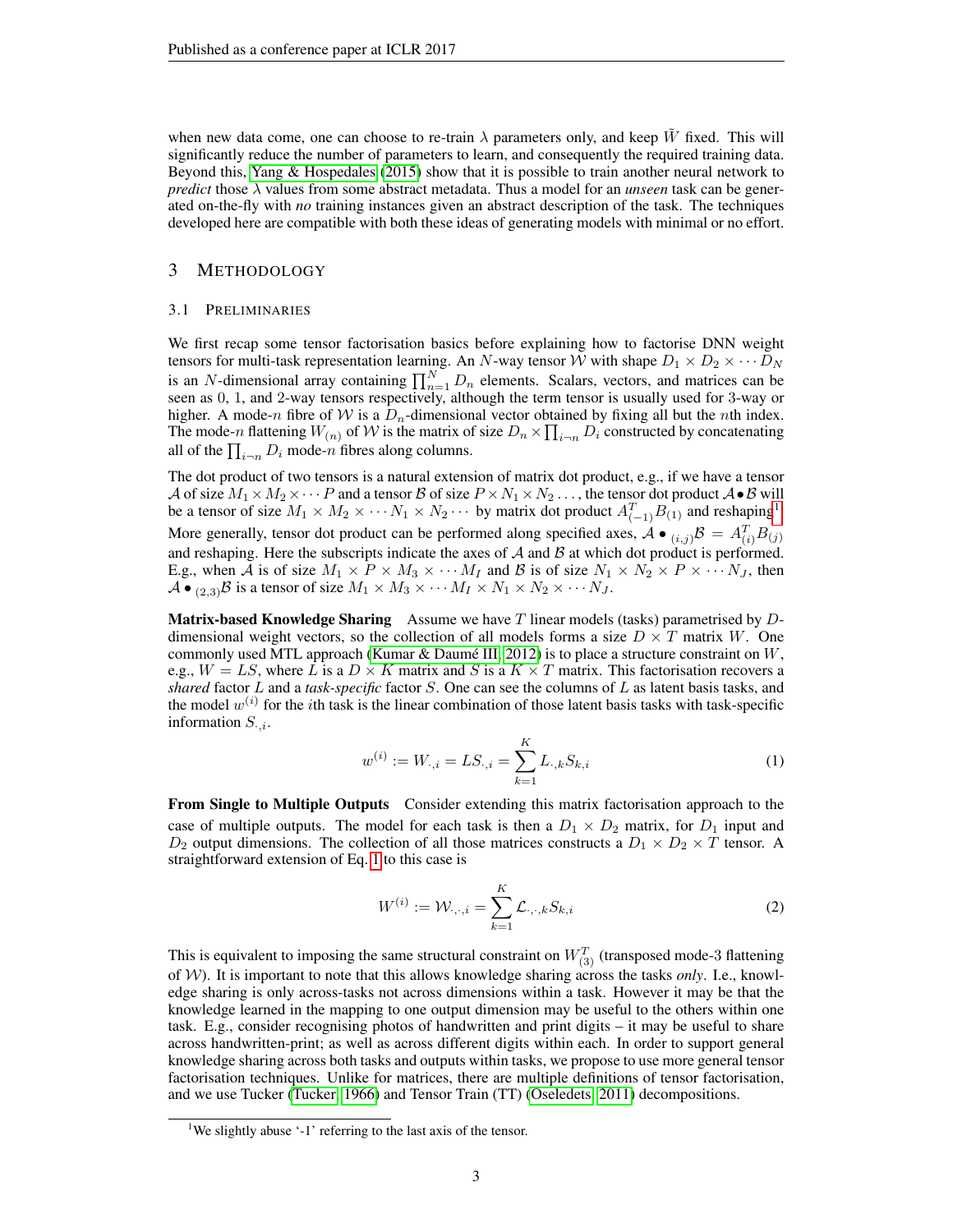#### 3.2 TENSOR FACTORISATION FOR KNOWLEDGE SHARING

**Tucker Decomposition** Given an N-way tensor of size  $D_1 \times D_2 \cdots \times D_N$ , Tucker decomposition outputs a core tensor S of size  $K_1 \times K_2 \cdots \times K_N$ , and N matrices  $U^{(n)}$  of size  $D_n \times K_n$ , such that,

<span id="page-3-1"></span>
$$
\mathcal{W}_{d_1, d_2, \dots, d_N} = \sum_{k_1=1}^{K_1} \sum_{k_2=1}^{K_2} \dots \sum_{k_N=1}^{K_N} \mathcal{S}_{k_1, k_2, \dots, k_N} U_{d_1, k_1}^{(1)} U_{d_2, k_2}^{(2)} \dots U_{d_N, k_N}^{(N)} \tag{3}
$$

$$
\mathcal{W} = \mathcal{S} \bullet_{(1,2)} U^{(1)} \bullet_{(1,2)} U^{(2)} \cdots \bullet_{(1,2)} U^{(N)} \tag{4}
$$

Tucker decomposition is usually implemented by an alternating least squares (ALS) method [\(Kolda](#page-9-11) [& Bader, 2009\)](#page-9-11). However [\(Lathauwer et al., 2000\)](#page-9-12) treat it as a higher-order singular value decomposition (HOSVD), which is more efficient to solve:  $U^{(n)}$  is exactly the U matrix from the SVD of mode-n flattening  $W_{(n)}$  of W, and the core tensor S is obtained by,

$$
S = W \bullet_{(1,1)} U^{(1)} \bullet_{(1,1)} U^{(2)} \cdots \bullet_{(1,1)} U^{(N)} \tag{5}
$$

**Tensor Train Decomposition** Tensor Train (TT) Decomposition outputs 2 matrices  $U^{(1)}$  and  $U^{(N)}$  of size  $D_1 \times K_1$  and  $K_{N-1} \times D_N$  respectively, and  $(N-2)$  3-way tensors  $\mathcal{U}^{(n)}$  of size  $K_{n-1} \times D_n \times K_n$ . The elements of W can be computed by,

<span id="page-3-2"></span>
$$
\mathcal{W}_{d_1, d_2, \dots, d_N} = \sum_{k_1=1}^{K_1} \sum_{k_2=1}^{K_2} \dots \sum_{k_{N-1}=1}^{K_{N-1}} U_{d_1, k_1}^{(1)} \mathcal{U}_{k_1, d_2, k_2}^{(2)} \mathcal{U}_{k_2, d_3, k_3}^{(3)} \dots U_{k_{N-1}, d_N}^{(N)} \tag{6}
$$

$$
= U_{d_1, \mathcal{U}}^{(1)} \mathcal{U}_{d_2, \mathcal{U}}^{(2)} \mathcal{U}_{d_3, \mathcal{U}}^{(3)} \cdots U_{d_N}^{(d)} \tag{7}
$$

$$
\mathcal{W} = U^{(1)} \bullet \mathcal{U}^{(2)} \cdots \bullet U^{(N)} \tag{8}
$$

where  $\mathcal{U}_{d}^{(n)}$  $\chi_{n_1,d_n}^{(n)}$ , is a matrix of size  $K_{n-1} \times K_n$  sliced from  $\mathcal{U}^{(n)}$  with the second axis fixed at  $d_n$ . The TT decomposition is typically realised with a recursive SVD-based solution [\(Oseledets, 2011\)](#page-10-11).

**Knowledge Sharing** If the final axis of the input tensor above indexes tasks, i.e. if  $D<sub>N</sub> = T$  then the last factor  $U^{(N)}$  in both decompositions encodes a matrix of task specific knowledge, and the other factors encode shared knowledge.

#### 3.3 DEEP MULTI-TASK REPRESENTATION LEARNING

To realise deep multi-task representation learning (DMTRL), we learn one DNN per-task each with the same architecture<sup>[2](#page-3-0)</sup>. However each corresponding layer's weights are generated with one of the knowledge sharing structures in Eq. [2,](#page-2-2) Eq. [4](#page-3-1) or Eq. [8.](#page-3-2) It is important to note that we apply these 'right-to-left' in order to generate weight tensors with the specified sharing structure, rather than actually applying Tucker or TT to decompose an input tensor. In the forward pass, we synthesise weight tensors W and perform inference as usual, so the method can be thought of as tensor *composition* rather than decomposition.

Our weight generation (construct tensors from smaller pieces) does not introduce non-differentiable terms, so our deep multi-task representation learner is trainable via standard backpropagation. Specifically, in the backward pass over FC layers, rather than directly learning the 3-way tensor W, our methods learn either  $\{S, U_1, U_2, U_3\}$  (DMTRL-Tucker, Eq. [4\)](#page-3-1),  $\{U_1, U_2, U_3\}$  (DMTRL-TT, Eq. [8\)](#page-3-2), or in the simplest case  $\{\mathcal{L}, S\}$  (DMTRL-LAF<sup>[3](#page-3-3)</sup>, Eq. [2\)](#page-2-2). Besides FC layers, contemporary

<span id="page-3-3"></span><span id="page-3-0"></span> ${}^{2}$ Except heterogeneous MTL, where the output layer is necessarily unshared due to different dimensionality. <sup>3</sup>LAF refers to Last Axis Flattening.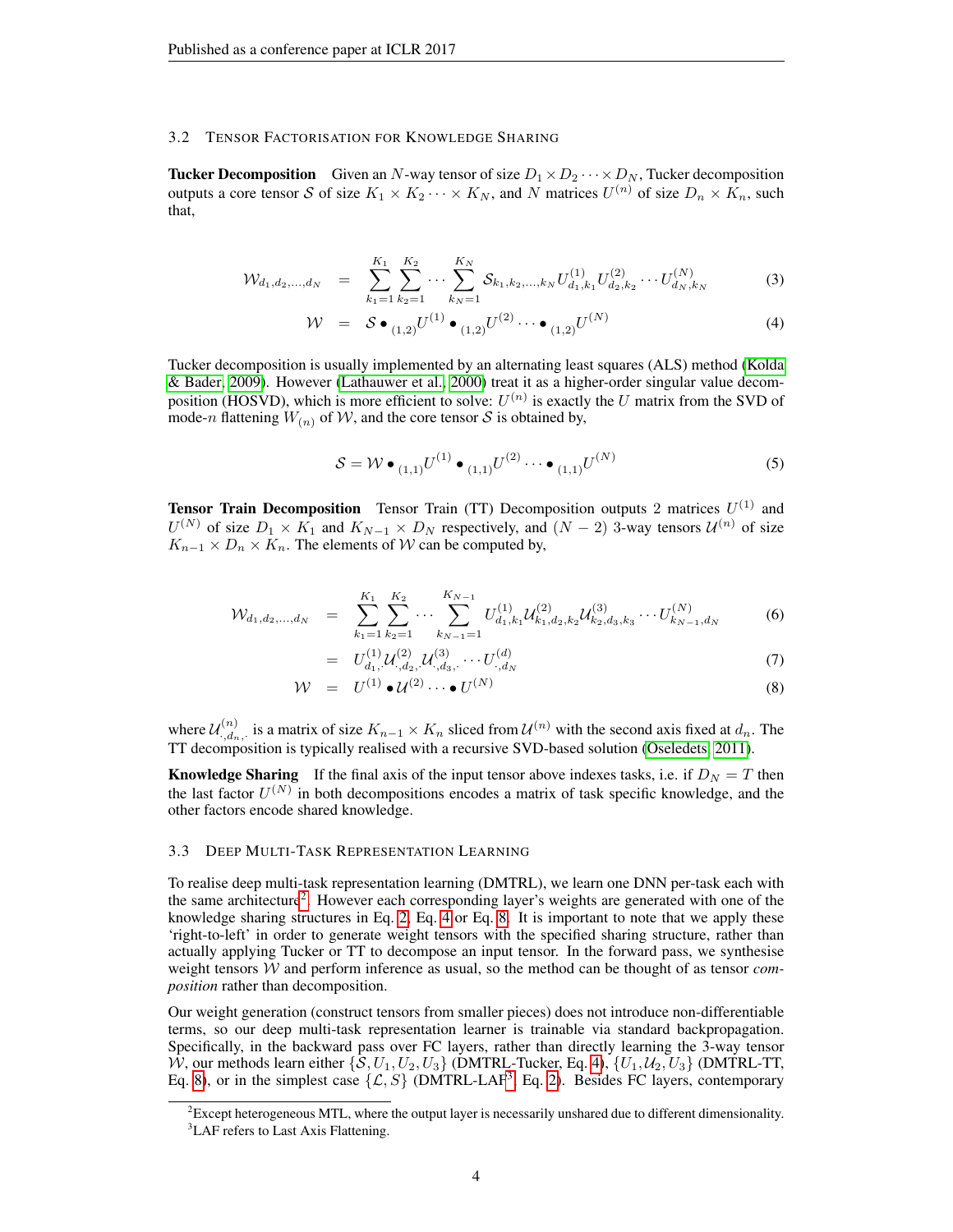

<span id="page-4-0"></span>Figure 1: Illustrative example with two tasks corresponding to two neural networks in homogeneous (single output) and heterogeneous (different output dimension) cases. Weight layers grouped by solid rectangles are tied across networks. Weight layers grouped by dashed rectangles are softly shared across networks with our method. Ungrouped weights are independent.

Homogeneous MTL Shallow: Left is STL (two independent networks); right is MTL. In the case of vector input and no hidden layer, our method is equivalent to conventional matrix-based MTL methods. Homogeneous MTL Deep: STL (Left) is independent networks. User-defined-MTL (UD-MTL) selects layers to share/separate. Our DMTRL learns sharing at every layer. Heterogeneous MTL: UD-MTL selects layers to share/separate. DMTRL learns sharing at every shareable layer.

DNN designs often exploit convolutional layers. Those layers usually contain kernel filter parameters that are 3-way tensors of size  $H \times W \times C$ , (where H is height, W is width, and C is the number of input channels) or 4-way tensors of size  $H \times W \times C \times M$ , where M is the number of filters in this layer (i.e., the number of output channels). The proposed methods naturally extend to convolution layers as convolution just adds more axes on the left-hand side. E.g., the collection of parameters from a given convolutional layer of T neural networks forms a tensor of shape  $H \times W \times C \times M \times T$ .

These knowledge sharing strategies provide a way to *softly* share parameters across the corresponding layers of each task's DNN: where, what, and how much to share are learned from data. This is in contrast to the conventional Deep-MTL approach of manually selecting a set of layers to undergo *hard* parameter sharing: by tying weights so each task uses exactly the same weight matrix/tensor for the corresponding layer [\(Zhang et al., 2014;](#page-10-0) [Liu et al., 2015\)](#page-9-4); and a set of layers to be completely separate: by using independent weight matrices/tensors. In contrast our approach benefits from: (i) automatically learning this sharing structure from data rather than requiring user trial and error, and (ii) smoothly interpolating between fully shared and fully segregated layers, rather than a hard switching between these states. An illustration of the proposed framework for different problem settings can be found in Fig. [1.](#page-4-0)

## 4 EXPERIMENTS

Implementation Details Our method is implemented with TensorFlow [\(Abadi et al., 2015\)](#page-9-13). The code is released on GitHub<sup>[4](#page-4-1)</sup>. For DMTRL-Tucker, DMTRL-TT, and DMTRL-LAF, we need to assign the rank of each weight tensor. The DNN architecture itself may be complicated and so can benefit from different ranks at different layers, but grid-search is impractical. However, since

<span id="page-4-1"></span><sup>4</sup><https://github.com/wOOL/DMTRL>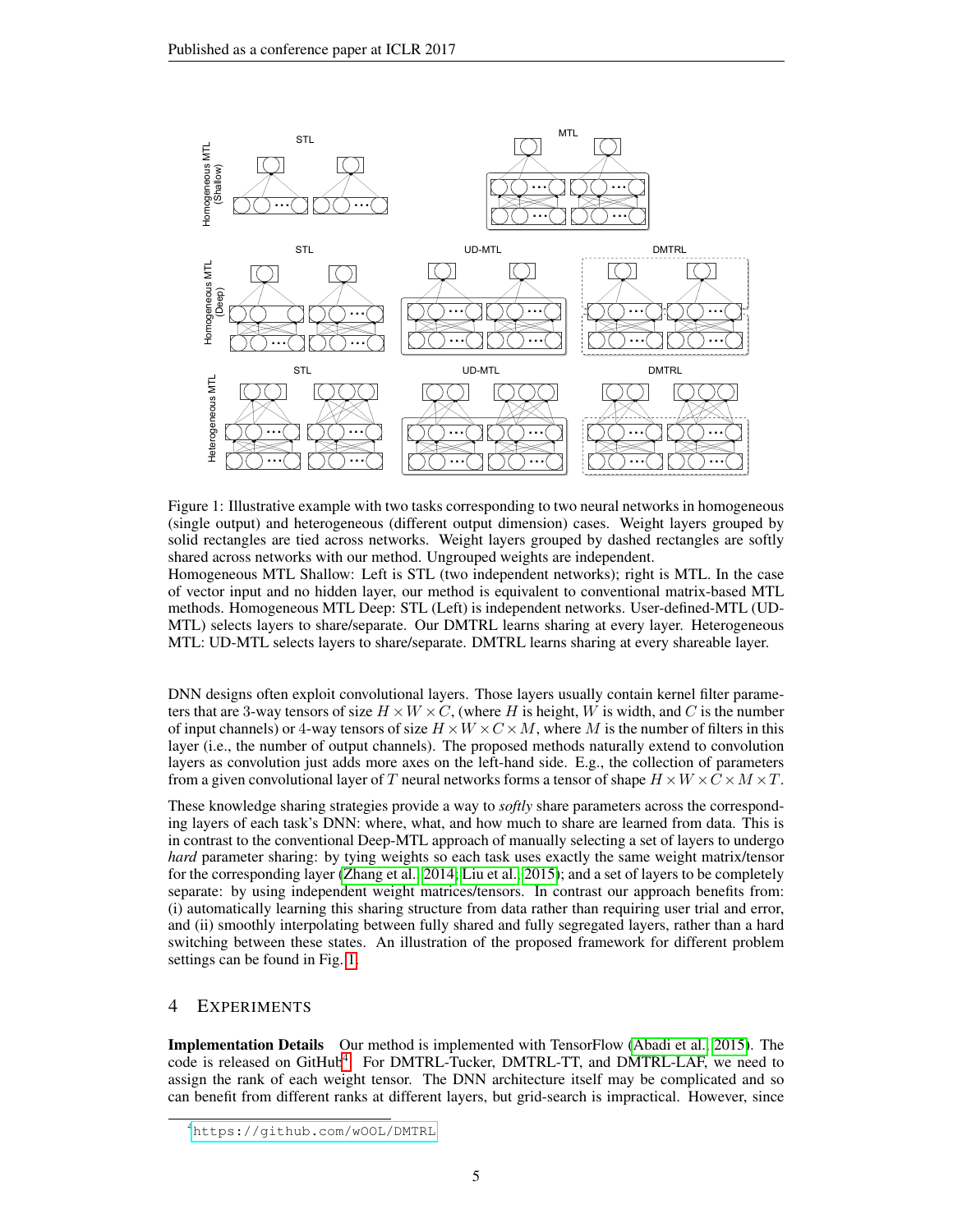both Tucker and TT decomposition methods have SVD-based solutions, and vanilla SVD is directly applicable to DMTRL-LAF, we can initialise the model and set the ranks as follows: First train the DNNs independently in single task learning mode. Then pack the layer-wise parameters as the input for tensor decomposition. When SVD is applied, set a threshold for relative error so SVD will pick the appropriate rank. Thus our method needs only a *single* hyper parameter of max reconstruction error (we set to  $\epsilon = 10\%$  throughout) that indirectly specifies the ranks of every layer. Note that training from random initialisation also works, but the STL-based initialisation makes rank selection easy and transparent. Nevertheless, like (Kumar & Daumé III, 2012) the framework is not sensitive to rank choice so long as they are big enough. If random initialisation is desired to eliminate the pre-training requirement, good practice is to initialise parameter tensors by a suitable random weight distribution first, then do decomposition, and use the decomposed values for initialising the factors (the *real* learnable parameters in our framework). In this way, the resulting re-composed tensors will have approximately the intended distribution. Our sharing is applied to weight parameters only, bias terms are not shared. Apart from initialisation, decomposition is not used anywhere.

#### 4.1 HOMOGENEOUS MTL

Dataset, Settings and Baselines We use MNIST handwritten digits. The task is to recognise digit images zero to nine. When this dataset is used for the evaluation of MTL methods, ten 1-vs-all binary classification problems usually define ten tasks (Kumar & Daumé III, 2012). The dataset has a given train (60,000 images) and test (10,000 images) split. Each instance is a monochrome image of size  $28 \times 28 \times 1$ .

We use a modified LeNet [\(LeCun et al., 1998\)](#page-9-14) as the CNN architecture. The first convolutional layer has 32 filters of size  $5 \times 5$ , followed by  $2 \times 2$  max pooling. The second convolutional layer has 64 filters of size  $4 \times 4$ , and again a  $2 \times 2$  max pooling. After these two convolutional layers, two fully connected layers with 512 and 1 output(s) are placed sequentially. The convolutional and first FC layer use RELU  $f(x) = \max(x, 0)$  activation function. We use hinge loss,  $\ell(y) = \max(0, 1-\hat{y} \cdot y)$ , where  $y \in \pm 1$  is the true label and  $\hat{y}$  is the output of each task's neural network.

Conventional matrix-based MTL methods [\(Evgeniou & Pontil, 2004;](#page-9-1) [Argyriou et al., 2008;](#page-9-2) [Kumar](#page-9-3) [& Daume III, 2012;](#page-9-3) [Romera-paredes et al., 2013;](#page-10-6) [Wimalawarne et al., 2014\)](#page-10-7) are linear models taking ´ vector input only, so they need a preprocessing that flattens the image into a vector, and typically reduce dimension by PCA. As per our motivation for studying *Deep* MTL, our methods decisively outperform such shallow linear baselines. Thus to find a stronger MTL competitor, we instead search user defined architectures for Deep-MTL parameter sharing (cf [\(Zhang et al., 2014;](#page-10-0) [Liu et al., 2015;](#page-9-4) [Caruana, 1997\)](#page-9-0)). In all of the four parametrised layers (pooling has no parameters), we set the first  $N$  ( $1 \leq N \leq 3$ ) to be *hard* shared<sup>[5](#page-5-0)</sup>. We then use cross-validation to select among the three userdefined MTL architectures and the best option is  $N = 3$ , i.e., the first three layers are fully shared (we denote this model UD-MTL). For our methods, all four parametrised layers are softly shared with the different factorisation approaches. To evaluate different MTL methods and a baseline of single task learning (STL), we take ten different fractions of the given 60K training split, train the model, and test on the 10K testing split. For each fraction, we repeat the experiment 5 times with randomly sampled training data. We report two performance metrics: (1) the mean error rate of the ten binary classification problems and (2) the error rate of recognising a digit by ranking each task's 1-vs-all output (multi-class classification error).

Results As we can see in Fig. [2,](#page-6-0) all MTL approaches outperform STL, and the advantage is more significant when the training data is small. The proposed methods, DMTRL-TT and DMTRL-Tucker outperform the best user-defined MTL when the training data is very small, and their performance is comparable when the training data is large.

Further Discussion For a slightly unfair comparison, in the case of binary classification with 1000 training data, shallow matrix-based MTL methods with PCA feature [\(Kang et al., 2011;](#page-9-15) [Kumar &](#page-9-3) Daumé III, 2012) reported  $14.0\%$  /  $13.4\%$  error rate. With the same amount of data, our methods

<span id="page-5-0"></span> $5$ This is not strictly all possible user-defined sharing options. For example, another possibility is the first convolutional layer and the first FC layer could be fully shared, with the second convolutional layer being independent (task specific). However, this is against the intuition that lower/earlier layers are more task agnostic, and later layers more task specific. Note that sharing the last layer is technically possible but not intuitive, and in any case not meaningful unless at least one early layer is unshared, as the tasks are different.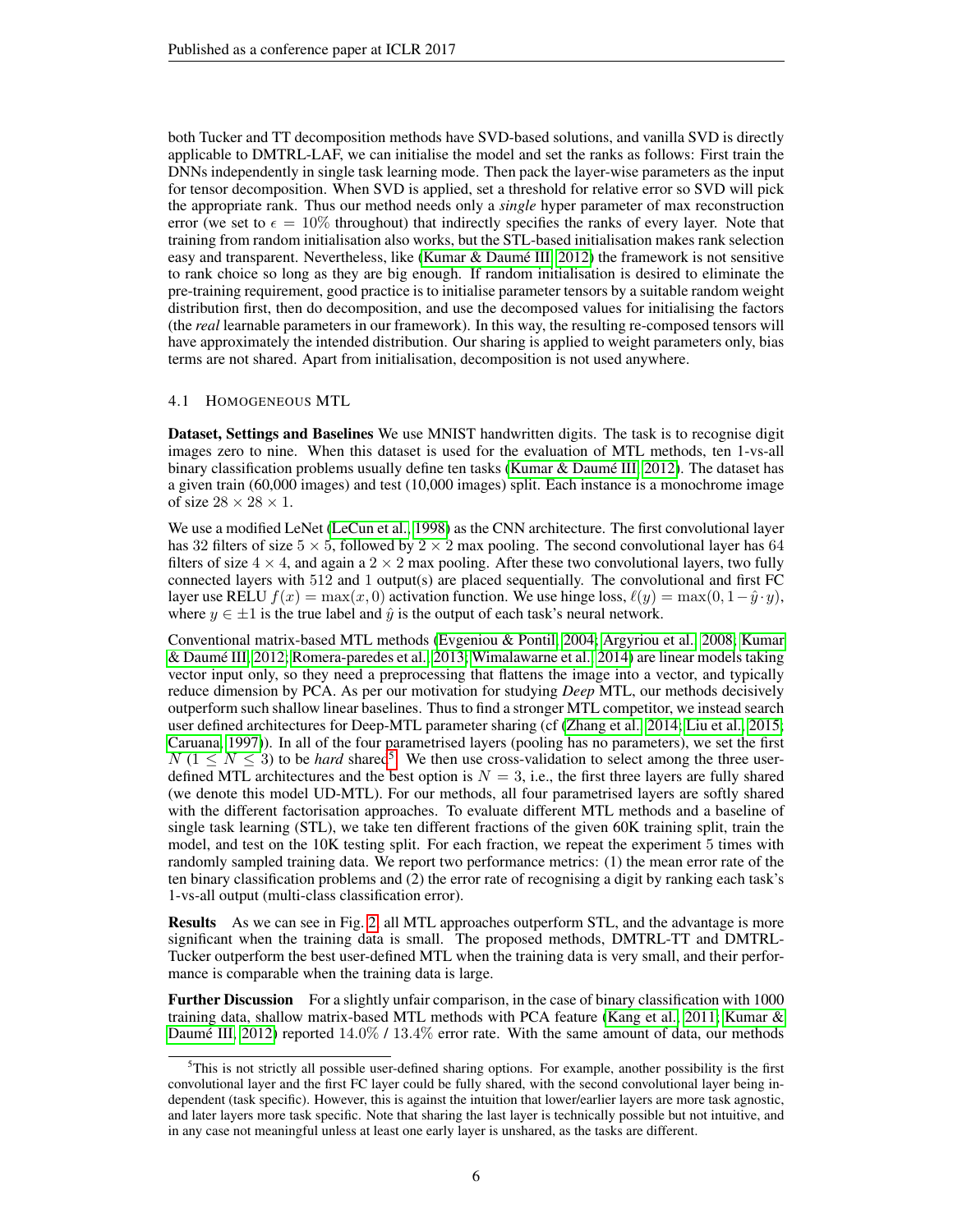

<span id="page-6-0"></span>Figure 2: Homogeneous MTL: digit recognition on MNIST dataset. Each digit provides a task.

have error rate below 6%. This shows the importance of our deep end-to-end multi-task representation learning contribution versus conventional shallow MTL. Since the error rates in [\(Kang et al.,](#page-9-15) [2011;](#page-9-15) [Kumar & Daume III, 2012\)](#page-9-3) were produced on a private subset of MNIST dataset with PCA ´ representations only, to ensure a direct comparison, we implement several classic MTL methods and compare them in Appendix [A.](#page-11-0)

For readers interested in the connection to model capacity (number of parameters), we present further analysis in Appendix [B.](#page-11-1)

### 4.2 HETEROGENEOUS MTL: FACE ANALYSIS

Dataset, Settings and Baselines The AdienceFaces [\(Eidinger et al., 2014\)](#page-9-16) is a large-scale face images dataset with the labels of each person's gender and age group. We use this dataset for the evaluation of heterogeneous MTL with two tasks: (i) gender classification (two classes) and (ii) age group classification (eight classes). Two independent CNN models for this benchmark are introduced in [\(Levi & Hassncer, 2015\)](#page-9-17). The two CNNs have the same architecture except for the last fully-connected layer, since the heterogeneous tasks have different number of outputs (two / eight). We take these CNNs from [\(Levi & Hassncer, 2015\)](#page-9-17) as the STL baseline. We again search for the best possible user-defined MTL architecture as a strong competitor: the proposed CNN has six layers – three convolutional and three fully-connected layers. The last fully-connected layer has non-shareable parameters because they are of different size. To search the MTL design-space, we try setting the first  $N$  (1  $\leq N \leq 5$ ) layers to be hard shared between the tasks. Running 5-fold cross-validation on the train set to evaluate the architectures, we find the best choice is  $N = 5$  (i.e., all layers fully shared before the final heterogeneous outputs). For our proposed methods, all the layers before the last heterogeneous dimensionality FC layers are softly shared.

We select increasing fractions of the AdienceFaces train split randomly, train the model, and evaluate on the same test set. For reference, there are 12245 images with gender labelled for training, 4007 ones for testing, and 11823 images with age group labelled for training, and 4316 ones for testing.

Results Fig. [3](#page-7-0) shows the error rate for each task. For the gender recognition task, we find that: (i) User-defined MTL is not consistently better than STL, but (ii) our methods, esp., DMTRL-Tucker, consistently outperform both STL and the best user-defined MTL. For the harder age group classification task, our methods generally improve on STL. However UD-MTL does not consistently improve on STL, and even reduces performance when the training set is bigger. This is the negative transfer phenomenon [\(Rosenstein et al., 2005\)](#page-10-12), where using a transfer learning algorithm is worse than not using it. This difference in outcomes is attributed to sufficient data eventually providing some effective task-specific representation. Our methods can discover and exploit this, but UD-MTL's hard switch between sharing and not sharing can not represent or exploit such increasing task-specificity of representation.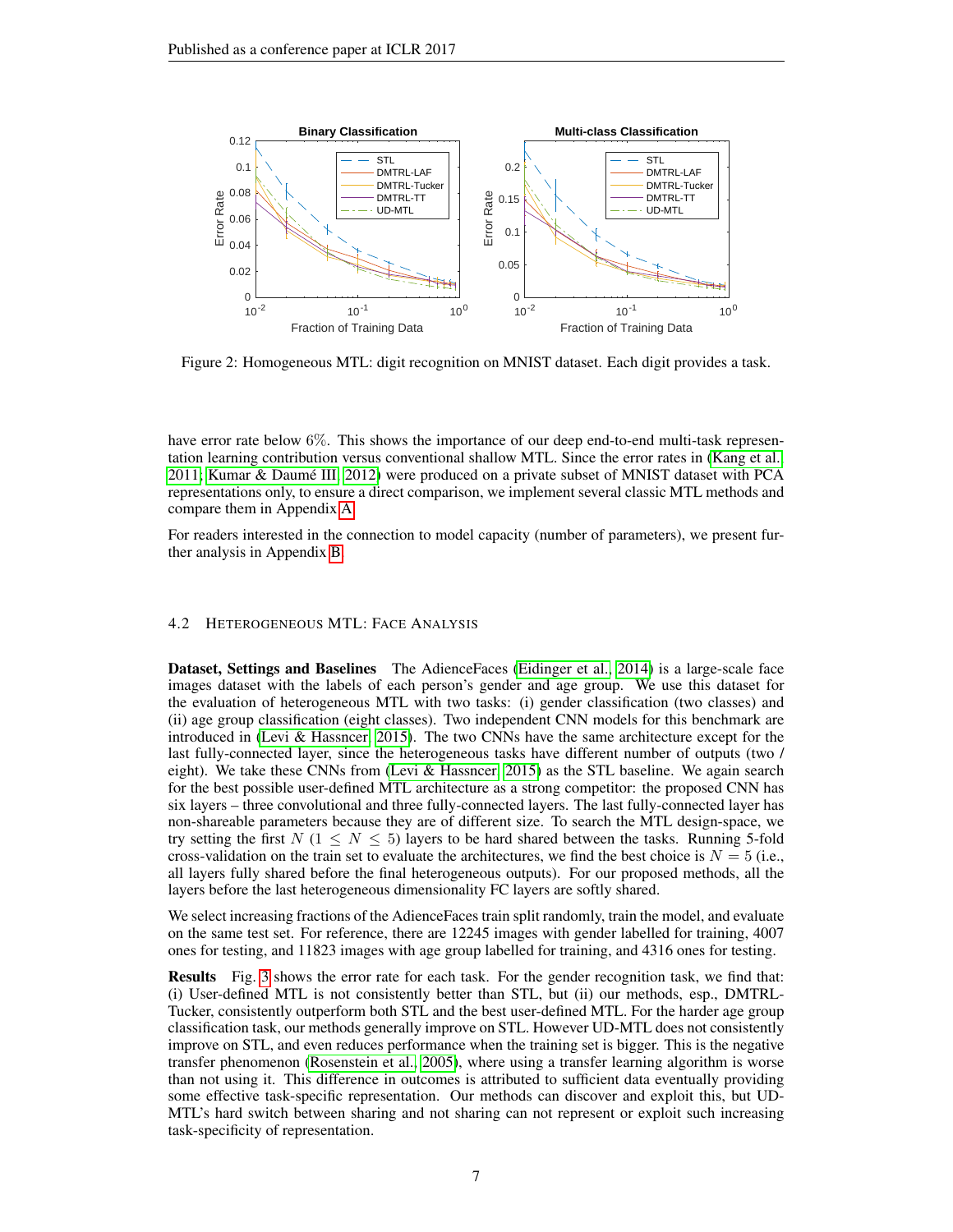

<span id="page-7-0"></span>Figure 3: Heterogeneous MTL: Age and Gender recognition in AdienceFace dataset.

#### 4.3 HETEROGENEOUS MTL: MULTI-ALPHABET RECOGNITION

Dataset, Settings and Baselines We next consider the task of learning to recognise handwritten letters *in multiple languages* using the Omniglot [\(Lake et al., 2015\)](#page-9-18) dataset. Omniglot contains handwritten characters in 50 different alphabets (e.g., Cyrillic, Korean, Tengwar), each with its own number of unique characters (14  $\sim$  55). In total, there are 1623 unique characters, and each has exactly 20 instances. Here each task corresponds to an alphabet, and the goal is to recognise its characters. MTL has a clear motivation here, as cross-alphabet knowledge sharing is likely to be useful as one is unlikely to have extensive training data for a wide variety of less common alphabets.

The images are monochrome of size  $105 \times 105$ . We design a CNN with 3 convolutional and 2 FC layers. The first conv layer has 8 filters of size  $5 \times 5$ ; the second conv layer has 12 filters of size  $3 \times 3$ , and the third convolutional layer has 16 filters of size  $3 \times 3$ . Each convolutional layer is followed by a  $2 \times 2$  max-pooling. The first FC layer has 64 neurons, and the second FC layer has size corresponding to the number of unique classes in the alphabet. The activation function is  $tanh$ .

We use a similar strategy to find the best user-defined MTL model: the CNN has 5 parametrised layers, of which 4 layers are potentially shareable. So we tried hard-sharing the first  $N (1 \le N \le 4)$ layers. Evaluating these options by 5-fold cross-validation, the best option turned out to be  $N = 3$ , i.e., the first *three* layers are hard shared. For our methods, *all four* shareable layers are softly shared.

Since there is no standard train/test split for this dataset, we use the following setting: We repeatedly pick at random  $5, \ldots 90\%$  of images per class for training. Note that  $5\%$  is the minimum, corresponding to one-shot learning. The remaining data are used for evaluation.

Results Fig. [4](#page-8-0) reports the average error rate across all 50 tasks (alphabets). Our proposed MTL methods surpass the STL baseline in all cases. User-defined MTL does not work well when the training data is very small, but does help when training fraction is larger than 50%.

Measuring the Learned Sharing Compared to the conventional user-defined sharing architectures, our method learns how to share from data. We next try to quantify the amount of sharing estimated by our model on the Omniglot data. Returning to the key factorisation  $W = \mathcal{LS}$ , we can find that S-like matrix appears in all variants of proposed method. It is S in DMTRL-LAF, the transposed  $U^{(N)}$  in DMTRL-Tucker, and  $U^{(N)}$  in DMTRL-TT (N is the last axis of W). S is a  $K \times T$  size matrix, where T is the number of tasks, and K is the number of latent tasks [\(Kumar](#page-9-3) & Daumé III, 2012) or the dimension of task coding [\(Yang & Hospedales, 2015\)](#page-10-5). Each column of  $S$  is a set of coefficients that produce the final weight matrix/tensor by linear combination. If we put STL and user-defined MTL (for a certain shared layer) in this framework, we see that STL is to *assign* (rather than *learn*) S to be an identity matrix  $I_T$ . Similarly, user-defined MTL (for a certain shared layer) is to assign  $S$  to be a matrix with all zeros but one particular row is all ones, e.g.,  $S = \begin{bmatrix} 1_{1 \times T} \\ 0 \end{bmatrix}$ . Between these two extremes, our method learns the sharing structure in S. We propose the following equation to measure the learned sharing strength:

<span id="page-7-1"></span>
$$
\rho = \frac{1}{\binom{T}{2}} \sum_{i < j} \Omega(S_{\cdot,i}, S_{\cdot,j}) = \frac{2}{T(T-1)} \sum_{i < j} \Omega(S_{\cdot,i}, S_{\cdot,j}) \tag{9}
$$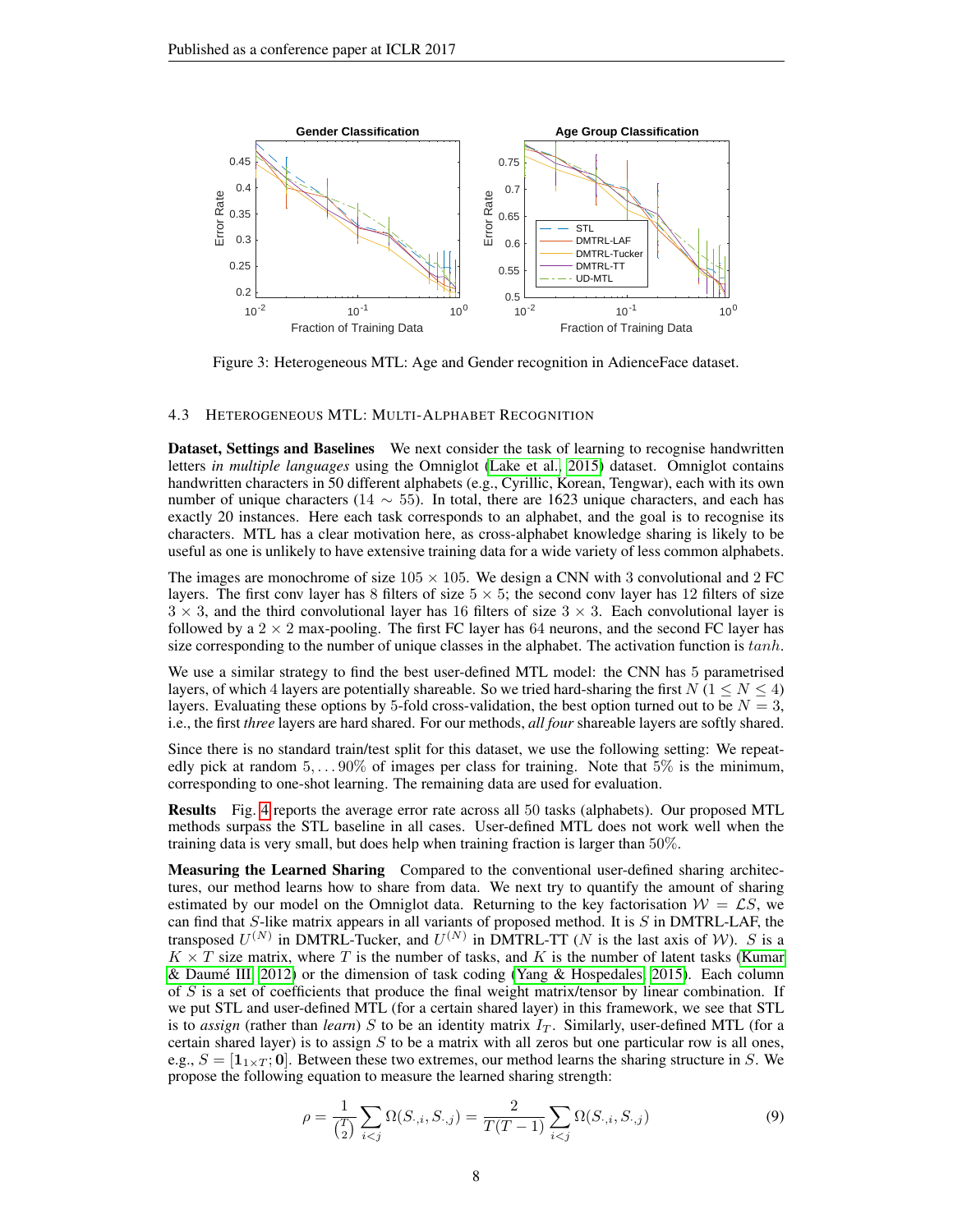

<span id="page-8-0"></span>Figure 4: Results of multi-task learning of multilingual character recognition (Omniglot dataset). Below: Illustration of the language pairs estimated to be the most related (left - Georgian Mkhedruli and Inuktitut) and most unrelated (right - Balinese and ULOG) character recognition tasks.

Here  $\Omega(a, b)$  is a similarity measure for two vectors a and b and we use cosine similarity.  $\rho$  is the average on all combinations of column-wise similarity. So  $\rho$  measures how much sharing is encoded by S between  $\rho = 0$  for STL (nothing to share) and  $\rho = 1$  for user-defined MTL (completely shared). Since  $S$  is a real-valued matrix in our scenario, we normalise it before applying Eq. [9:](#page-7-1) First we take absolute values, because large either positive or negative value suggests a significant coefficient. Second we normalise each column of  $S$  by applying a softmax function, so the sum of every column is 1. The motivation behind the second step is to make a matched range of our S with  $S = I_T$  or  $S = [\mathbf{1}_{1 \times T}; \mathbf{0}]$ , as for those two cases, the sum of each column is 1 and the range is [0, 1].

For the Omniglot experiment, we plot the measured sharing amount for training fraction 10%. Fig. [4](#page-8-0) reveals that three proposed methods tend to share more for bottom layers ('Conv1', 'Conv2', and 'Conv3') and share less for top layer ('FC1'). This is qualitatively similar to the best user-defined MTL, where the first three layers are fully shared ( $\rho = 1$ ) and the 4th layer is completely not shared  $(\rho = 0)$ . However, our methods: (i) learn this structure in a purely data-driven way and (ii) benefits from the ability to smoothly interpolate between high and low degrees of sharing as depth increases. As an illustration, Fig. [4](#page-8-0) also shows example text from the most and least similar language pairs as estimated at our multilingual character recogniser's FC1 layer (the result can vary across layers).

## 5 CONCLUSION

In this paper, we propose a novel framework for end-to-end multi-task representation learning in contemporary deep neural networks. The key idea is to generalise matrix factorisation-based multitask ideas to tensor factorisation, in order to flexibly share knowledge in fully connected and convolutional DNN layers. Our method provides consistently better performance than single task learning and comparable or better performance than the best results from exhaustive search of user-defined MTL architectures. It reduces the design choices and architectural search space that must be explored in the workflow of Deep MTL architecture design [\(Caruana, 1997;](#page-9-0) [Zhang et al., 2014;](#page-10-0) [Liu](#page-9-4) [et al., 2015\)](#page-9-4), relieving researchers of the need to decide how to structure layer sharing/segregation. Instead sharing structure is determined in a data-driven way on a layer-by-layer basis that moreover allows a smooth interpolation between sharing and not sharing in progressively deeper layers.

Acknowledgements This work was supported by EPSRC (EP/L023385/1), and the European Union's Horizon 2020 research and innovation program under grant agreement No 640891.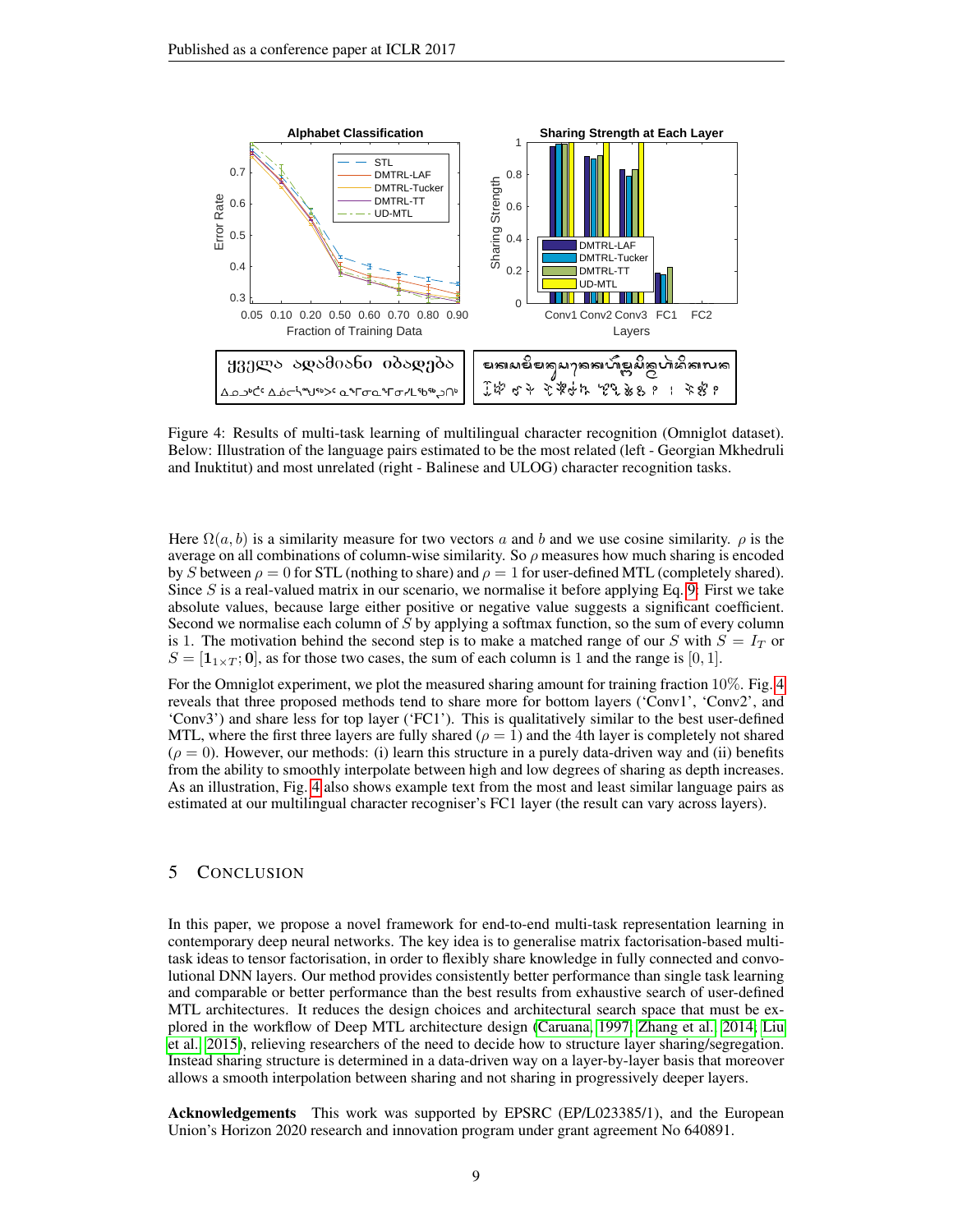## **REFERENCES**

- <span id="page-9-13"></span>Martín Abadi, Ashish Agarwal, Paul Barham, Eugene Brevdo, Zhifeng Chen, Craig Citro, Greg S. Corrado, Andy Davis, Jeffrey Dean, Matthieu Devin, Sanjay Ghemawat, Ian Goodfellow, Andrew Harp, Geoffrey Irving, Michael Isard, Yangqing Jia, Rafal Jozefowicz, Lukasz Kaiser, Manjunath Kudlur, Josh Levenberg, Dan Mané, Rajat Monga, Sherry Moore, Derek Murray, Chris Olah, Mike Schuster, Jonathon Shlens, Benoit Steiner, Ilya Sutskever, Kunal Talwar, Paul Tucker, Vincent Vanhoucke, Vijay Vasudevan, Fernanda Viegas, Oriol Vinyals, Pete Warden, Martin Watten- ´ berg, Martin Wicke, Yuan Yu, and Xiaoqiang Zheng. TensorFlow: Large-scale machine learning on heterogeneous systems, 2015. URL <http://tensorflow.org/>. Software available from tensorflow.org.
- <span id="page-9-2"></span>Andreas Argyriou, Theodoros Evgeniou, and Massimiliano Pontil. Convex multi-task feature learning. *Machine Learning*, 2008.
- <span id="page-9-8"></span>Edwin V Bonilla, Kian M Chai, and Christopher Williams. Multi-task gaussian process prediction. In *Neural Information Processing Systems (NIPS)*, 2007.
- <span id="page-9-0"></span>Rich Caruana. Multitask learning. *Machine Learning*, 1997.
- <span id="page-9-5"></span>Hal Daumé III. Frustratingly easy domain adaptation. In *ACL*, 2007.
- <span id="page-9-16"></span>Eran Eidinger, Roee Enbar, and Tal Hassner. Age and gender estimation of unfiltered faces. *IEEE Transactions on Information Forensics and Security*, 2014.
- <span id="page-9-1"></span>Theodoros Evgeniou and Massimiliano Pontil. Regularized multi–task learning. In *Knowledge Discovery and Data Mining (KDD)*, 2004.
- <span id="page-9-6"></span>Thomas L. Griffiths and Zoubin Ghahramani. The indian buffet process: An introduction and review. *Journal of Machine Learning Research (JMLR)*, 2011.
- <span id="page-9-10"></span>Jui-Ting Huang, Jinyu Li, Dong Yu, Li Deng, and Yifan Gong. Cross-language knowledge transfer using multilingual deep neural network with shared hidden layers. In *International Conference on Acoustics, Speech, and Signal Processing (ICASSP)*, 2013.
- <span id="page-9-9"></span>Laurent Jacob, Jean-philippe Vert, and Francis R Bach. Clustered multi-task learning: A convex formulation. In *Neural Information Processing Systems (NIPS)*, 2009.
- <span id="page-9-15"></span>Zhuoliang Kang, Kristen Grauman, and Fei Sha. Learning with whom to share in multi-task feature learning. In *International Conference on Machine Learning (ICML)*, 2011.
- <span id="page-9-11"></span>Tamara G. Kolda and Brett W. Bader. Tensor decompositions and applications. *SIAM Review*, 2009.
- <span id="page-9-3"></span>Abhishek Kumar and Hal Daume III. Learning task grouping and overlap in multi-task learning. In ´ *International Conference on Machine Learning (ICML)*, 2012.
- <span id="page-9-18"></span>Brenden M. Lake, Ruslan Salakhutdinov, and Joshua B. Tenenbaum. Human-level concept learning through probabilistic program induction. *Science*, 2015.
- <span id="page-9-12"></span>Lieven De Lathauwer, Bart De Moor, and Joos Vandewalle. A multilinear singular value decomposition. *SIAM Journal on Matrix Analysis and Applications*, 2000.
- <span id="page-9-7"></span>Vadim Lebedev, Yaroslav Ganin, Maksim Rakhuba, Ivan V. Oseledets, and Victor S. Lempitsky. Speeding-up convolutional neural networks using fine-tuned cp-decomposition. In *International Conference on Learning Representations (ICLR)*, 2015.
- <span id="page-9-14"></span>Y. LeCun, L. Bottou, Y. Bengio, and P. Haffner. Gradient-based learning applied to document recognition. *Proceedings of the IEEE*, 1998.
- <span id="page-9-17"></span>G. Levi and T. Hassncer. Age and gender classification using convolutional neural networks. In *Computer Vision and Pattern Recognition Workshops (CVPRW)*, 2015.
- <span id="page-9-4"></span>Xiaodong Liu, Jianfeng Gao, Xiaodong He, Li Deng, Kevin Duh, and Ye-Yi Wang. Representation learning using multi-task deep neural networks for semantic classification and information retrieval. *NAACL*, 2015.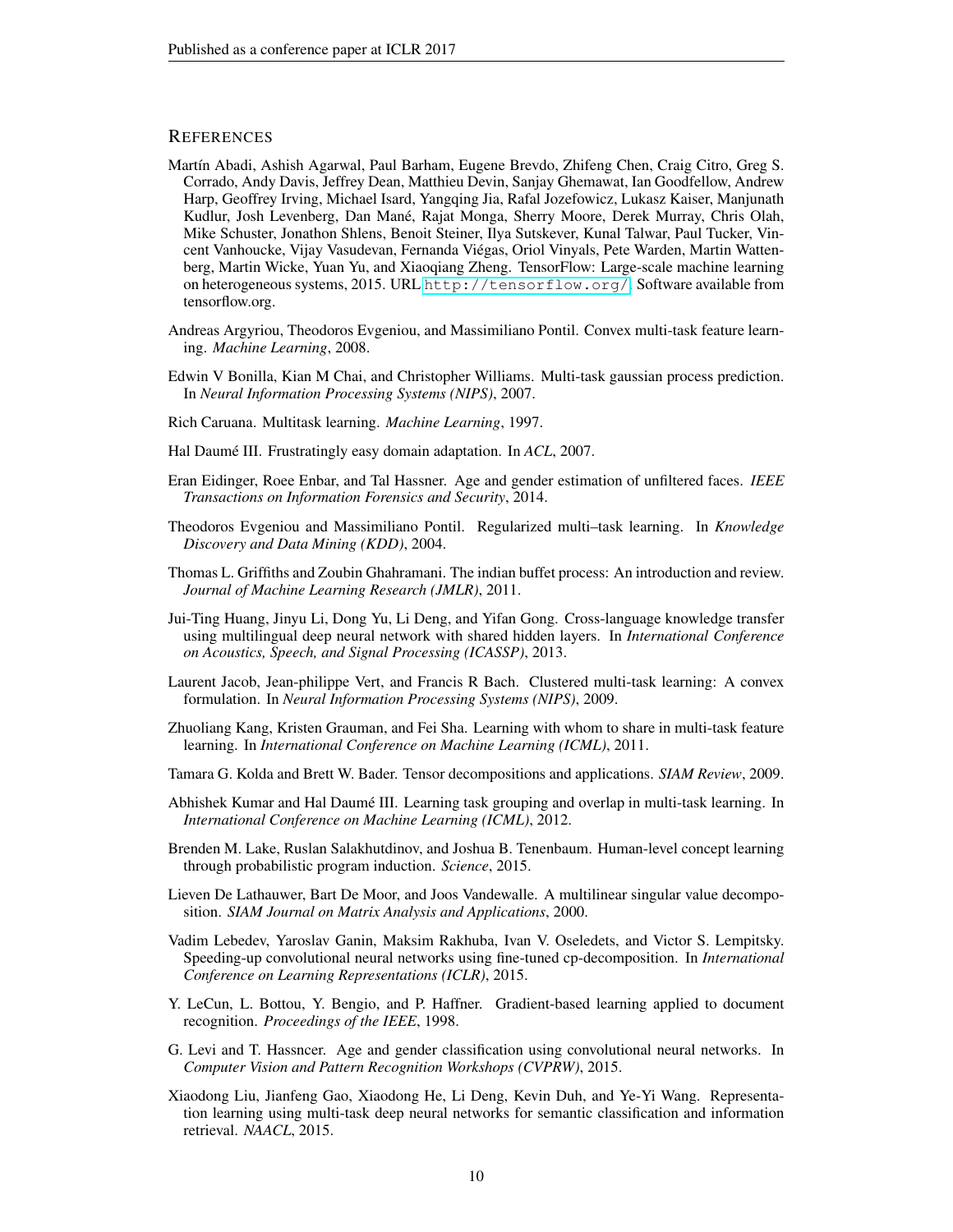- <span id="page-10-4"></span>Alexander Novikov, Dmitry Podoprikhin, Anton Osokin, and Dmitry Vetrov. Tensorizing neural networks. In *Neural Information Processing Systems (NIPS)*, 2015.
- <span id="page-10-11"></span>I. V. Oseledets. Tensor-train decomposition. *SIAM Journal on Scientific Computing*, 2011.
- <span id="page-10-3"></span>Alexandre Passos, Piyush Rai, Jacques Wainer, and Hal Daume III. Flexible modeling of latent task ´ structures in multitask learning. In *International Conference on Machine Learning (ICML)*, 2012.
- <span id="page-10-6"></span>Bernardino Romera-paredes, Hane Aung, Nadia Bianchi-berthouze, and Massimiliano Pontil. Multilinear multitask learning. In *International Conference on Machine Learning (ICML)*, 2013.
- <span id="page-10-12"></span>Michael T. Rosenstein, Zvika Marx, Leslie Pack Kaelbling, and Thomas G. Dietterich. To transfer or not to transfer. In *In NIPS Workshop, Inductive Transfer: 10 Years Later*, 2005.
- <span id="page-10-8"></span>Olivier Sigaud, Clement Masson, David Filliat, and Freek Stulp. Gated networks: an inventory. *arXiv*, 2015.
- <span id="page-10-1"></span>Sigurd Spieckermann, Steffen Udluft, and Thomas Runkler. Data-effiicient temporal regression with multitask recurrent neural networks. In *NIPS Workshop on Transfer and Multi-Task Learning*, 2014.
- <span id="page-10-9"></span>Tian Tan, Yanmin Qian, and Kai Yu. Cluster adaptive training for deep neural network based acoustic model. *IEEE/ACM Trans. Audio, Speech & Language Processing*, 24(3):459–468, 2016.
- <span id="page-10-10"></span>L. R. Tucker. Some mathematical notes on three-mode factor analysis. *Psychometrika*, 1966.
- <span id="page-10-7"></span>Kishan Wimalawarne, Masashi Sugiyama, and Ryota Tomioka. Multitask learning meets tensor factorization: task imputation via convex optimization. In *Neural Information Processing Systems (NIPS)*, 2014.
- <span id="page-10-2"></span>Ya Xue, Xuejun Liao, Lawrence Carin, and Balaji Krishnapuram. Multi-task learning for classification with dirichlet process priors. *Journal of Machine Learning Research (JMLR)*, 2007.
- <span id="page-10-5"></span>Yongxin Yang and Timothy M. Hospedales. A unified perspective on multi-domain and multi-task learning. In *International Conference on Learning Representations (ICLR)*, 2015.
- <span id="page-10-0"></span>Zhanpeng Zhang, Ping Luo, Chen Change Loy, and Xiaoou Tang. Facial landmark detection by deep multi-task learning. In *European Conference on Computer Vision (ECCV)*, 2014.